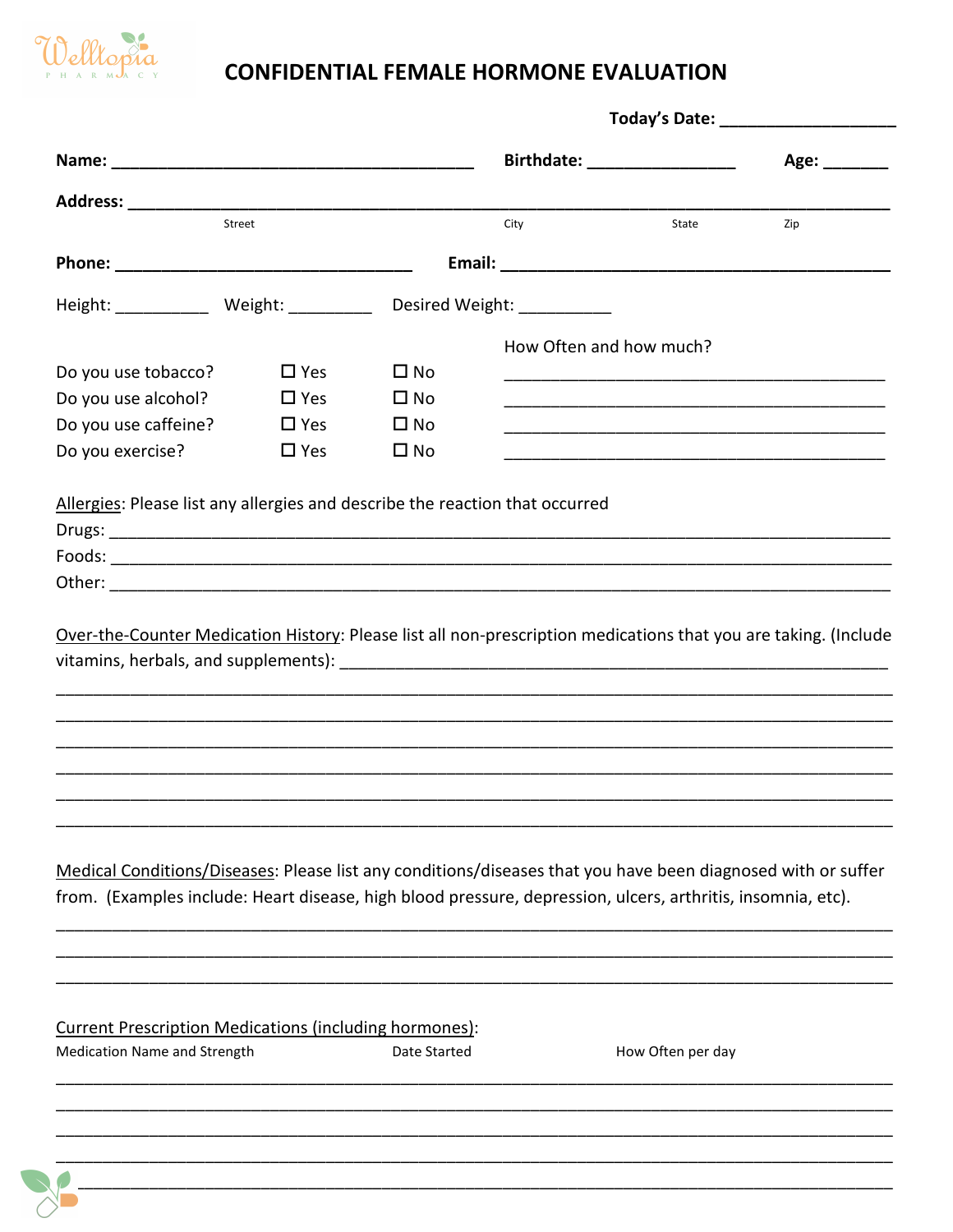| List Hormones Previously Taken:                                                                                                                      | Date Started               |                                                                                                                       | Date Stopped | Reason                                                   |                            |              |
|------------------------------------------------------------------------------------------------------------------------------------------------------|----------------------------|-----------------------------------------------------------------------------------------------------------------------|--------------|----------------------------------------------------------|----------------------------|--------------|
|                                                                                                                                                      |                            |                                                                                                                       |              |                                                          |                            |              |
| Have you ever used oral contraceptives (birth control)? $\Box$ Yes                                                                                   |                            |                                                                                                                       |              | $\square$ No                                             |                            |              |
| How many pregnancies have you had? _________ How many children? _______                                                                              |                            |                                                                                                                       |              |                                                          |                            |              |
| Any Interrupted pregnancies? $\Box$ Yes                                                                                                              |                            | $\square$ No                                                                                                          |              |                                                          |                            |              |
| Have you had a tubal ligation:                                                                                                                       | $\square$ Yes              | $\square$ No                                                                                                          |              |                                                          |                            |              |
| Have you had a hysterectomy? $\Box$ Yes                                                                                                              |                            | $\Box$ No                                                                                                             |              |                                                          |                            |              |
|                                                                                                                                                      |                            |                                                                                                                       |              | Do your ovaries remain? $\Box$ Yes                       |                            | $\square$ No |
|                                                                                                                                                      |                            | <u> 1989 - Jan James James James James James James James James James James James James James James James James J</u>  |              |                                                          |                            |              |
| Do you have a family history of any cancers or osteoporosis? Please list the family member(s):<br>Have you had any of the following tests performed? |                            |                                                                                                                       |              |                                                          |                            |              |
| Mammography                                                                                                                                          | $\Box$ Yes $\Box$ No       | Date:                                                                                                                 |              |                                                          | Outcome:                   |              |
| PAP Smear                                                                                                                                            | $\square$ Yes $\square$ No | Date: ______________                                                                                                  |              |                                                          | Outcome: _________________ |              |
| Bone Density $\Box$ Yes $\Box$ No                                                                                                                    |                            | Date: ______________                                                                                                  |              |                                                          | Outcome: _________________ |              |
| What age did your period start?                                                                                                                      |                            |                                                                                                                       |              | How many days is/was your cycle (Example: 28): _________ |                            |              |
|                                                                                                                                                      |                            |                                                                                                                       |              | Any clots?                                               | $\square$ Yes              | $\square$ No |
| Have you ever had what YOU would consider to be abnormal cycles?                                                                                     |                            | <u> 1980 - Johann Stoff, deutscher Stoff, der Stoff, der Stoff, der Stoff, der Stoff, der Stoff, der Stoff, der S</u> |              | $\square$ Yes                                            | $\square$ No               |              |
| When was your last period? ___________                                                                                                               |                            |                                                                                                                       |              | How many days did it last? ______________                |                            |              |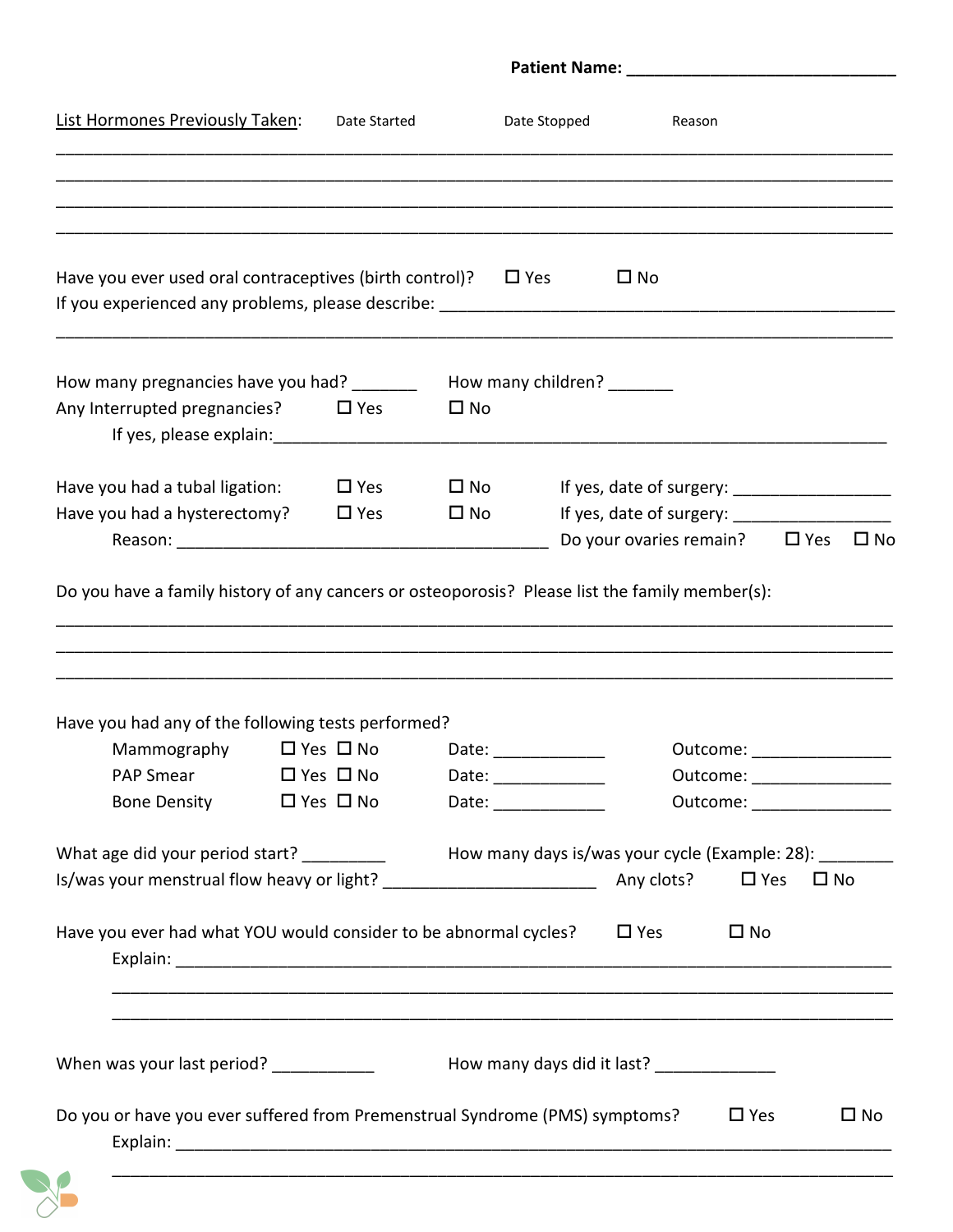## 

|                                  | Absent                                                        | Mild | Moderate | Severe |
|----------------------------------|---------------------------------------------------------------|------|----------|--------|
| <b>Hot Flashes</b>               |                                                               |      |          |        |
| <b>Night Sweats</b>              |                                                               |      |          |        |
| <b>Vaginal Dryness</b>           |                                                               |      |          |        |
| Incontinence                     |                                                               |      |          |        |
| <b>Bleeding Changes</b>          |                                                               |      |          |        |
| <b>Fibrocystic Breast</b>        |                                                               |      |          |        |
| Weight Gain                      |                                                               |      |          |        |
| <b>Fluid Retention</b>           |                                                               |      |          |        |
| Dry Skin/Hair                    |                                                               |      |          |        |
| Hair Loss                        |                                                               |      |          |        |
| Anxiety                          |                                                               |      |          |        |
| Depression                       |                                                               |      |          |        |
| Mood Swings                      |                                                               |      |          |        |
| Irritability                     |                                                               |      |          |        |
| Headaches                        | _______                                                       |      |          |        |
| <b>Breast Tenderness</b>         |                                                               |      |          |        |
| Cramps                           |                                                               |      |          |        |
| <b>Difficulty Falling Asleep</b> | $\mathcal{L}$ . The contract of the contract of $\mathcal{L}$ |      |          |        |
| <b>Difficulty Staying Asleep</b> |                                                               |      |          |        |
| Fatigue                          |                                                               |      |          |        |
| Loss of Memory                   |                                                               |      |          |        |
| <b>Foggy Thinking</b>            |                                                               |      |          |        |
| Acne                             |                                                               |      |          |        |
| Arthritis                        |                                                               |      |          |        |
| <b>Decreased Sex Drive</b>       |                                                               |      |          |        |
| Harder to Reach Climax           |                                                               |      |          |        |
| <b>Stress</b>                    |                                                               |      |          |        |